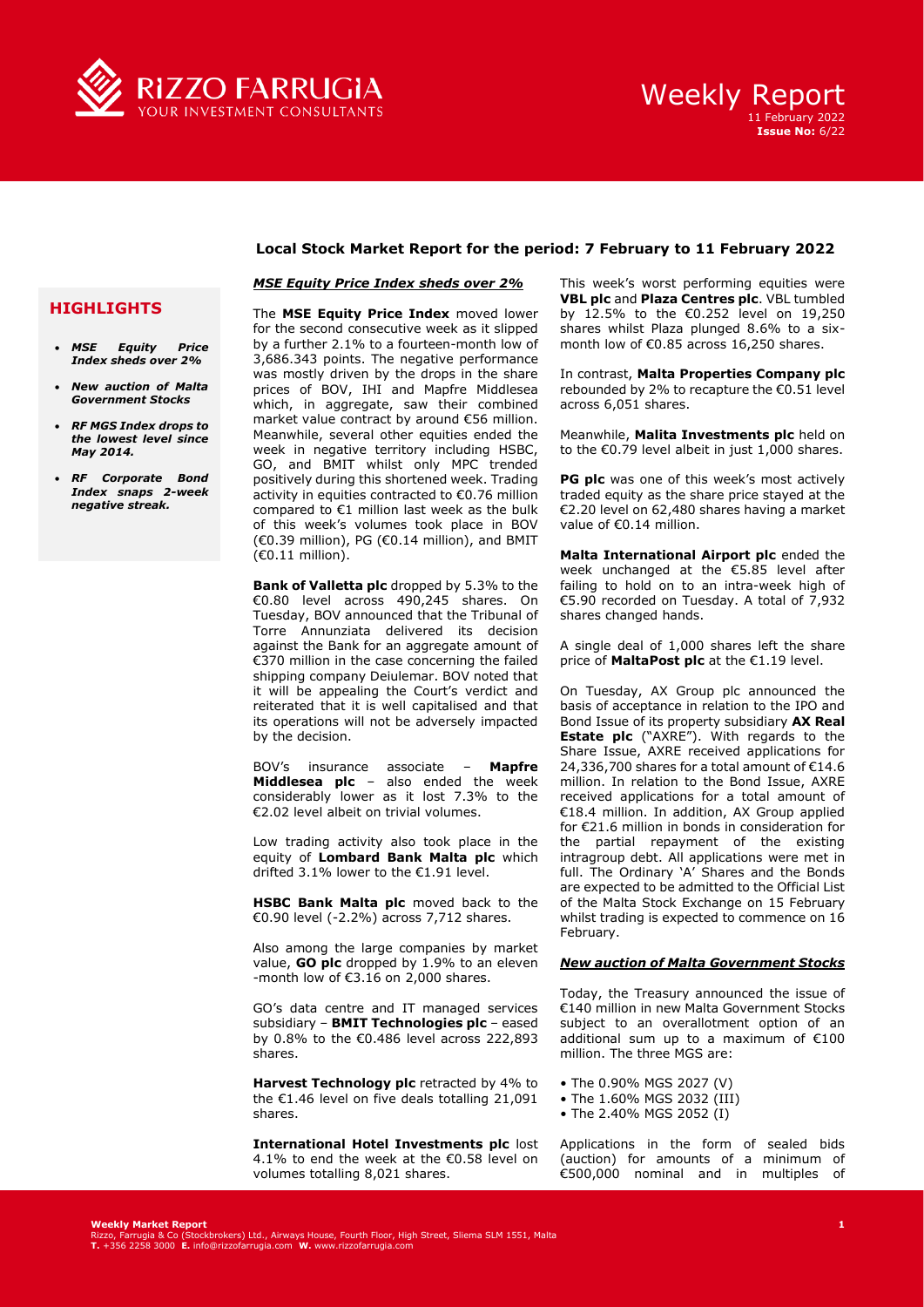

€100,000 thereafter will open on Friday 18 February and close on the same day.

### *RF MGS Index drops to the lowest level since May 2014.*

The **RF MGS Index** registered its fourth consecutive weekly decline as it slid by a further 1.06% to 1,036.950 points – the lowest level since early May 2014. The marked drop in MGS prices reflected the increase in euro sovereign bond yields as the 10-year benchmark German Bund Yield touched the 0.3% level (the highest since mid-December 2018) compared to 0.2% last Friday.

Despite the surge in inflation, various ECB rate setters expressed conflicting views about the likely monetary policy decisions to be taken by the ECB in the coming months. On Monday, ECB President Christine Lagarde told the European Parliament that any adjustments to monetary policy need to be gradual. The ECB President noted that the central bank will remain sensitive to incoming data and assess the implications of its decisions in line with its mandate and inflation target. Moreover, Lagarde reiterated that the ECB will not pursue an interest rate hike before the amount of net asset purchases is brought to a halt as the Pandemic Emergency Purchase Programme is scheduled to be terminated at the end of March 2022 whilst the ECB is yet to specify when its main Asset Purchase Programme will come to an end. In contrast, Dutch central bank President Klaas Knot opined that the ECB should consider an interest rate hike in Q4 2022, followed by further monetary policy tightening in the following months, amid further evidence of strong inflationary dynamics which are providing more persistent than earlier expected.

Meanwhile, on Thursday, the European Commission ("EC") published its updated economic forecasts which indicate that the euro area economy grew by 5.3% in real terms in 2021 (compared to the previous forecast of a growth of 5%) reflecting the robust rebound following the slump brought about by the pandemic.

Going forward, the EC expects the single currency economy to expand by 4% in 2022 as despite the protracted supply chain disruptions which are also translating into higher energy prices, all countries will exceed their pre-pandemic GDP level by the end of 2022. Indeed, compared to the economic projections published in November 2021, euro zone inflation is now expected to peak at 4.8% in Q1 2022 and remain above 3% until Q3 2022 before dropping to 1.7% in 2023.

On the Maltese economy, output increased by 5.9% in real terms in 2021 (compared to the previous estimate of a growth of 5%) largely reflecting the improvement in business and consumer sentiment despite the weak tourism numbers and the surge in shipping and transportation costs.

For 2022, the revised EC forecasts show that Malta's economy is expected to grow by a further 6% in real terms (which is marginally lower than the previous projection of a growth of 6.2%) amid the continued recovery in domestic demand as well as the positive impact on economic activity from the implementation of the EU Recovery and Resilience Plan. Thereafter in 2023, the EC is anticipating yet another strong increase in economic output of 5% as the downside risks emanating from Malta's grey-listing are still deemed to be "limited" at this stage.

Meanwhile with respect to inflation, in 2021 Malta registered one of the lowest increases in consumer prices (0.7%) across the EU. However, inflation is expected to rise to 2.1% in 2022 (compared to the previous estimate of 1.6%) reflecting higher price pressures for food, transportation, and importation. Thereafter in 2023, inflation is expected to ease to 1.9% which however is still higher than the previous projection of 1.5%.

### *RF Corporate Bond Index snaps 2-week negative streak*

The **RF Malta Corporate Bond Index** trended higher for the first time in three weeks as it inched 0.07% higher to 1,041.454 points. Trading activity remained subdued during this shortened week as €1.3 million worth of corporate bonds changed hands. This week's most actively traded bond was the **4.35% SD Finance plc 2027** with €0.11 million (nominal) changing hands across eight trades, as it gained 20 basis points to 100.70%. Heightened trading activity also took place in the **3.65% IHI plc 2031** bond with eight trades amounting to just under €0.11 million (nominal) as it lost 6 basis points to 99.89%.

The **3.90% Brown's Pharma Holdings plc 2027/31** was this week's top performing corporate bond as it surged by 269 basis points to 102.89% on a single trade of €22,700 (nominal). Another notable positive performer was the **5.10% 1923 Investments plc 2024** bond which gained 248 basis points to 102.50% on six deals totalling €85,000 (nominal). Meanwhile, the **5.00% Hal Mann Vella Group plc 2024** bond was this week's worst performing as it lost 220 basis points to 102.80% on three trades totalling €25,000 (nominal).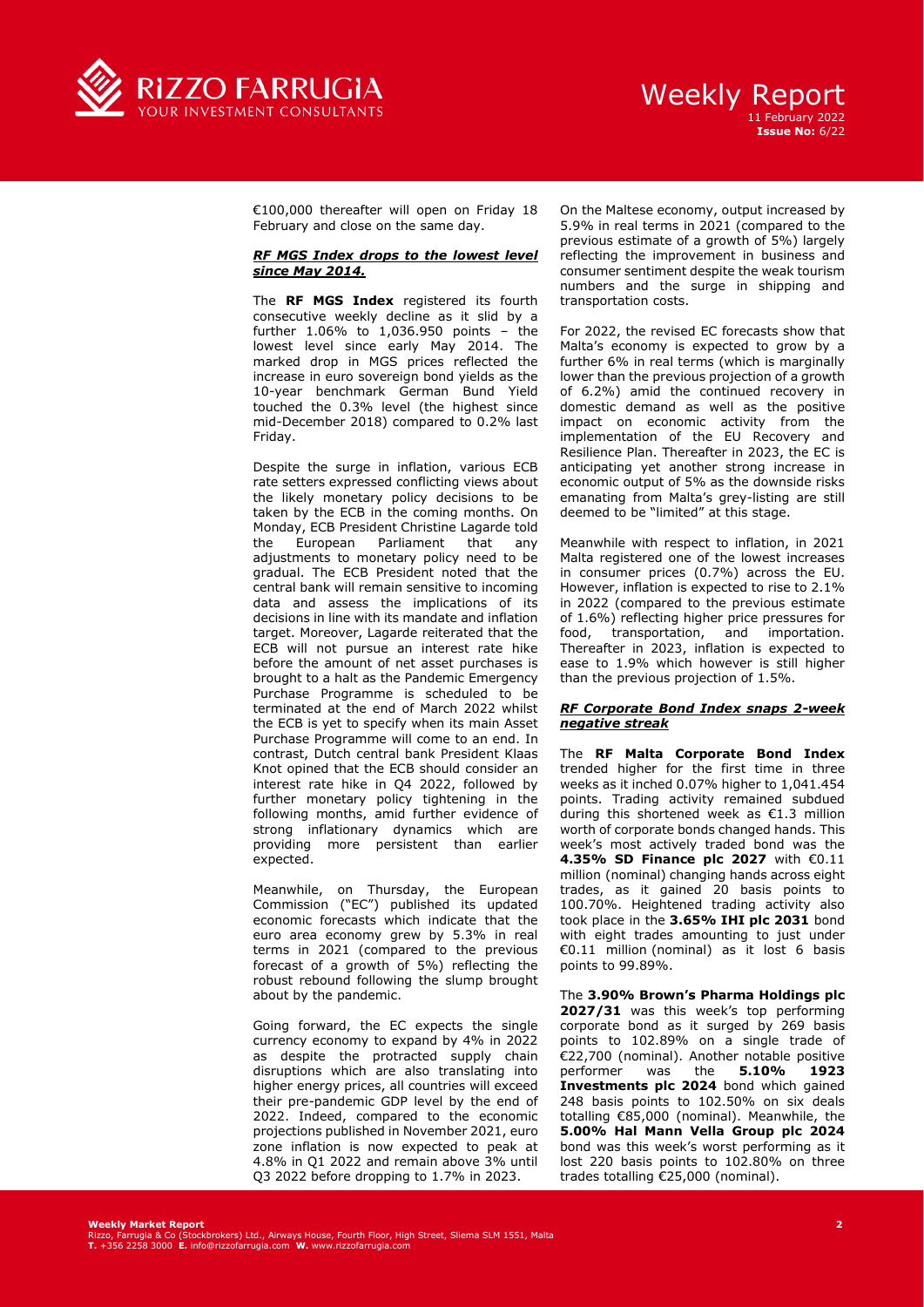



# **COMPANY ANNOUNCEMENTS**

| 8 February 2022 | AX Real Estate plc - Basis of Acceptance               |
|-----------------|--------------------------------------------------------|
| 8 February 2022 | <b>Bank of Valletta plc - Deiulemar Case Judgement</b> |

# **FINANCIAL ARTICLE**

| US equities have their worst start since 2009<br>Article 733 / Weekly<br>An article by Edward Rizzo analysing the performance of the main US equity indices in January<br>2022. |
|---------------------------------------------------------------------------------------------------------------------------------------------------------------------------------|
|---------------------------------------------------------------------------------------------------------------------------------------------------------------------------------|

# **UPCOMING EVENTS**

| 14 February 2022     | <b>Hili Finance Company plc</b> $-$ Opening of Bond Offer Period                                      |  |  |  |  |
|----------------------|-------------------------------------------------------------------------------------------------------|--|--|--|--|
| 16 February 2022     | <b>MaltaPost plc - Annual General Meeting</b>                                                         |  |  |  |  |
| 18 February 2022     | M&Z plc - Closure of Share Offer Period                                                               |  |  |  |  |
| 22 February 2022     | <b>HSBC Bank Malta plc - Full-Year Results</b><br>Malta International Airport plc - Full-Year Results |  |  |  |  |
| 4 March 2022         | <b>Hili Finance Company plc - Closure of Bond Offer Period</b>                                        |  |  |  |  |
| <b>10 March 2022</b> | <b>European Central Bank - Monetary Policy Meeting</b>                                                |  |  |  |  |
| <b>16 March 2022</b> | <b>MaltaPost plc - Dividend Payment Date</b><br><b>US Federal Reserve - Monetary Policy Meeting</b>   |  |  |  |  |
| 23 March 2022        | <b>Mapfre Middlesea plc - Full-Year Results</b>                                                       |  |  |  |  |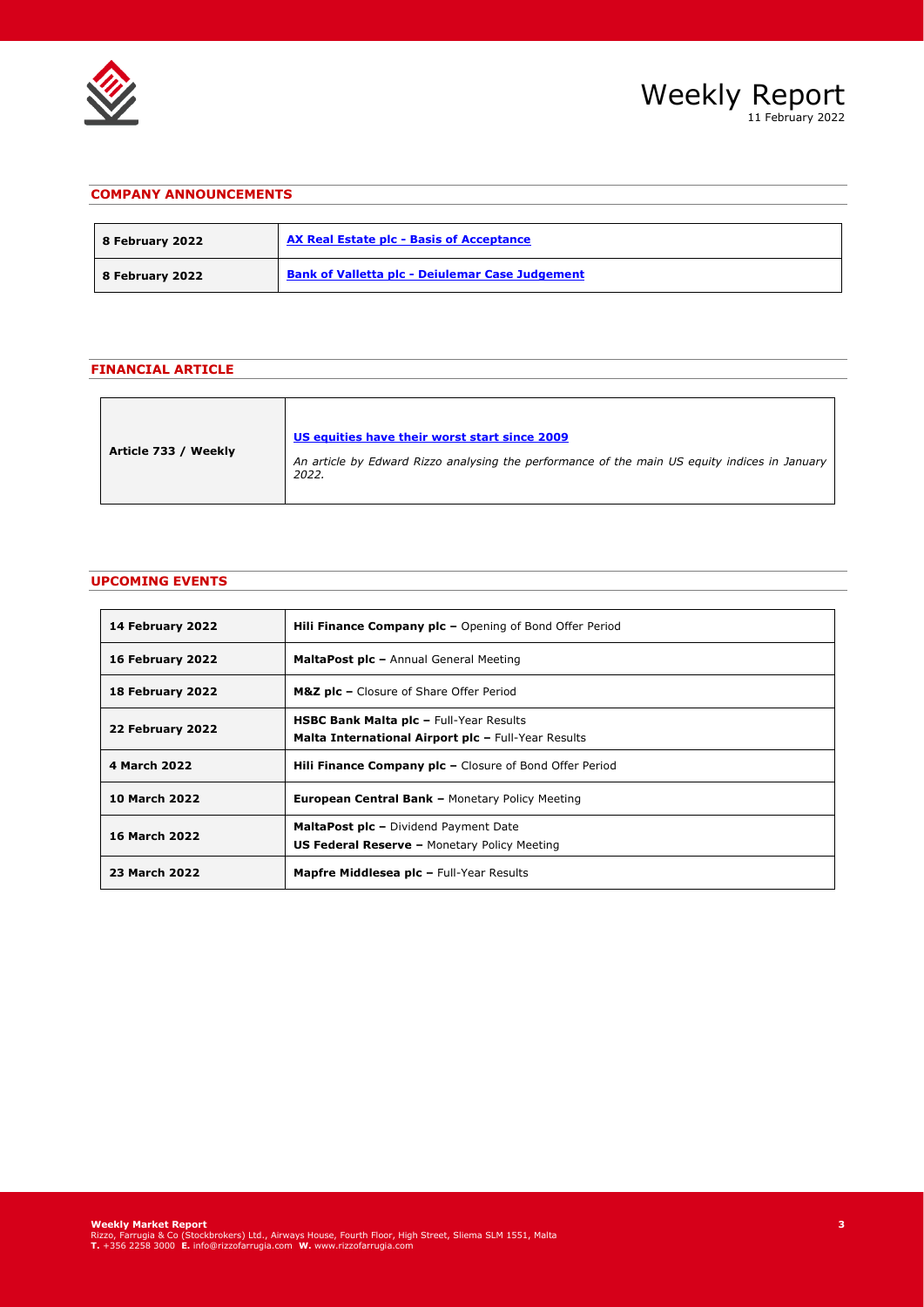

11 February 2022

|                                      | No. of<br>shares<br>traded | <b>Market</b><br>Value<br>(€) | No of<br><b>Deals</b> | <b>Closing</b><br>Price<br>(C)<br>11.02.2022 | Closing<br>Price<br>$(\epsilon)$<br>04.02.2022 | Change<br>in<br><b>Closing</b><br><b>Price</b><br>(%) | Last<br>Trade<br><b>Date</b> |
|--------------------------------------|----------------------------|-------------------------------|-----------------------|----------------------------------------------|------------------------------------------------|-------------------------------------------------------|------------------------------|
| <b>OFFICIAL LIST</b>                 |                            |                               |                       |                                              |                                                |                                                       |                              |
| Bank of Valletta plc                 | 490,245                    | 393,551                       | 63                    | 0.800                                        | 0.845                                          | $-5.33%$                                              | (11.02)                      |
| HSBC Bank Malta plc                  | 7,712                      | 6,922                         | $\overline{4}$        | 0.900                                        | 0.920                                          | $-2.17%$                                              | (11.02)                      |
| Malta Int. Airport plc               | 7,932                      | 46,461                        | 5                     | 5.850                                        | 5.850                                          | N/C                                                   | (11.02)                      |
| Int. Hotel Inv. Plc                  | 8,021                      | 4,803                         | $\overline{4}$        | 0.580                                        | 0.605                                          | $-4.13%$                                              | (07.02)                      |
| GO plc                               | 2,000                      | 6,388                         | 3                     | 3.160                                        | 3.220                                          | $-1.86%$                                              | (11.02)                      |
| RS2 Software plc - Ordinary Shares   |                            |                               |                       | 1.700                                        | 1.700                                          | N/C                                                   | (04.02)                      |
| RS2 Software plc - Preference Shares |                            |                               |                       | 1.690                                        | 1.690                                          | N/C                                                   | (28.01)                      |
| FIMBank plc (USD)                    |                            |                               |                       | 0.270                                        | 0.270                                          | N/C                                                   | (31.01)                      |
| Simonds Farsons Cisk plc             |                            |                               |                       | 8.150                                        | 8.150                                          | N/C                                                   | (12.01)                      |
| Mapfre Middlesea plc                 | 230                        | 465                           | 4                     | 2.020                                        | 2.180                                          | $-7.34%$                                              | (08.02)                      |
| PG plc                               | 62,480                     | 137,618                       | 6                     | 2.200                                        | 2.200                                          | N/C                                                   | (08.02)                      |
| Malita Investments plc               | 1,000                      | 790                           | $\mathbf{1}$          | 0.790                                        | 0.790                                          | N/C                                                   | (07.02)                      |
| <b>BMIT Technologies plc</b>         | 222,893                    | 108,378                       | 6                     | 0.486                                        | 0.490                                          | $-0.82%$                                              | (11.02)                      |
| Lombard Bank Malta plc               | 2,193                      | 4,189                         | $\mathbf{1}$          | 1.910                                        | 1.970                                          | $-3.05%$                                              | (09.02)                      |
| Medserv plc                          |                            |                               |                       | 0.750                                        | 0.750                                          | N/C                                                   | (02.02)                      |
| MaltaPost plc                        | 1,000                      | 1,190                         | $\mathbf{1}$          | 1.190                                        | 1.190                                          | N/C                                                   | (07.02)                      |
| MIDI plc                             |                            |                               |                       | 0.430                                        | 0.430                                          | N/C                                                   | (21.12)                      |
| Tigné Mall plc                       |                            |                               |                       | 0.750                                        | 0.750                                          | N/C                                                   | (30.12)                      |
| Malta Properties Company plc         | 6,051                      | 3,086                         | 4                     | 0.510                                        | 0.500                                          | 2.00%                                                 | (09.02)                      |
| Plaza Centres plc                    | 16,250                     | 13,938                        | 3                     | 0.850                                        | 0.930                                          | $-8.60%$                                              | (08.02)                      |
| Harvest Technology plc               | 21,091                     | 31,643                        | 5                     | 1.460                                        | 1.520                                          | $-3.95%$                                              | (11.02)                      |
| Grand Harbour Marina plc             |                            |                               |                       | 0.625                                        | 0.625                                          | N/C                                                   | (01.02)                      |
| Main Street Complex plc              |                            |                               |                       | 0.470                                        | 0.470                                          | N/C                                                   | (11.01)                      |
| VBL plc                              | 19,250                     | 5,222                         | $\overline{4}$        | 0.252                                        | 0.288                                          | $-12.50%$                                             | (09.02)                      |
| Hili Properties plc                  |                            |                               |                       | 0.270                                        | 0.270                                          | N/C                                                   | (27.01)                      |
| LifeStar Holding plc                 |                            |                               |                       | 1.000                                        | 1.000                                          | N/C                                                   | (29.12)                      |
| LifeStar Insurance plc               |                            |                               |                       | 0.450                                        | 0.450                                          | N/C                                                   | (21.01)                      |
| Santumas Shareholdings plc           |                            |                               |                       | 1.100                                        | 1.100                                          | N/C                                                   | (02.02)                      |
| <b>Trident Estates plc</b>           |                            |                               |                       | 1.370                                        | 1.370                                          | N/C                                                   | (04.02)                      |
| <b>ALT. COMPANIES LIST</b>           |                            |                               |                       |                                              |                                                |                                                       |                              |
| Loqus Holdings plc                   |                            |                               |                       | 0.210                                        | 0.210                                          | N/C                                                   | (01.11)                      |
| <b>TOTALS</b>                        | 868,348                    | 764,642                       | 114                   |                                              |                                                |                                                       |                              |

# **MSE EQUITY PRICE INDEX AT 3,686.343 POINTS CALENDAR YEAR TO DATE PERFORMANCE: -6.55%**

| 5,000<br>4,800                    |                                                                                  |                                    | 2.5                                            |
|-----------------------------------|----------------------------------------------------------------------------------|------------------------------------|------------------------------------------------|
| 4,600                             |                                                                                  |                                    | 2.0<br>MALTA STOCK ENCHANGE ple                |
| 4,400                             |                                                                                  |                                    |                                                |
| 4,200                             |                                                                                  |                                    | $1.5$                                          |
| 4,000                             |                                                                                  |                                    |                                                |
| 3,800                             |                                                                                  |                                    |                                                |
| Index value (points)<br>3,600     |                                                                                  |                                    | 1.0                                            |
| 3,400                             |                                                                                  |                                    | $0.5\frac{9}{5}$                               |
| 3,200                             |                                                                                  |                                    |                                                |
| 3,000                             |                                                                                  |                                    |                                                |
| 2,800<br>Apr. 18<br><b>Jan-18</b> | Jan-20<br>Octrls<br><b>AUXITE</b><br><b>Aux-20</b><br>Octrla<br>Jan.19<br>API-19 | Oct-20<br>Apr. 20<br><b>Aux-20</b> | 0.0<br><b>Island</b><br>octriz<br><b>White</b> |

| <b>MSE Equity Price Index</b> |           |  |  |  |  |
|-------------------------------|-----------|--|--|--|--|
| 1 month                       | $-2.80\%$ |  |  |  |  |
| 3 months                      | $-5.10%$  |  |  |  |  |
| 6 months                      | $-4.76%$  |  |  |  |  |
| 1 year                        | -7.61%    |  |  |  |  |
|                               |           |  |  |  |  |
| 2 years                       | -20.7%    |  |  |  |  |
| 3 years                       | $-17.8%$  |  |  |  |  |
| 5 years                       | $-22.1%$  |  |  |  |  |

**Weekly Market Report**<br>Rizzo, Farrugia & Co (Stockbrokers) Ltd., Airways House, Fourth Floor, High Street, Sliema SLM 1551, Malta<br>T. +356 2258 3000 E. info@rizzofarrugia.com **W.** www.rizzofarrugia.com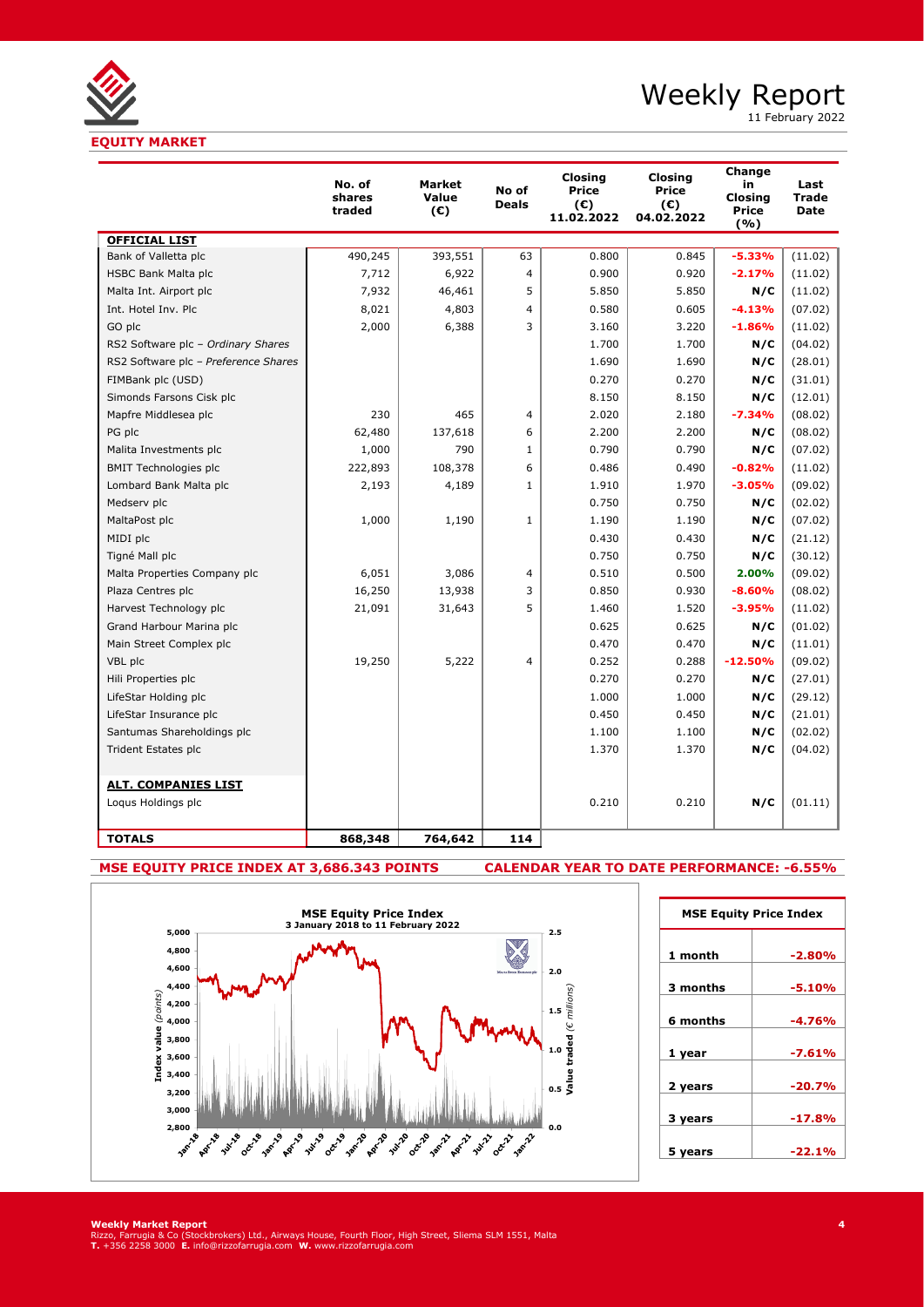

11 February 2022

## **MALTA GOVERNMENT STOCKS**

|                                  | <b>Last Trade Price</b><br><b>Last Trade Price</b> |                          |                          |                          | No. of              | Volume              | <b>Market Value</b> |                  |
|----------------------------------|----------------------------------------------------|--------------------------|--------------------------|--------------------------|---------------------|---------------------|---------------------|------------------|
| <b>Security</b>                  |                                                    | $(E)$ 11.02.2022         |                          | $(E)$ 04.02.2022         | Change              | deals               | (Nominal)           | $(\mathbf{C})$   |
| <b>SHORT-TERM</b>                |                                                    |                          |                          |                          |                     |                     |                     |                  |
| 4.30% 2022 (II)                  | 101.14                                             | (09.02)                  | 101.30                   | (01.02)                  | $-0.16$             | $\mathbf{1}$        | 15,000              | 15,171           |
| 5.10% 2022 (I)                   | 102.79                                             | (07.02)                  | 102.90                   | (31.01)                  | $-0.11$             | $\mathbf{1}$        | 42,395              | 43,578           |
| 1.50% 2022 (IV)                  | 104.96                                             | (16.03)                  | 104.96                   | (16.03)                  |                     |                     |                     |                  |
| 5.50% 2023 (I)                   | 107.90                                             | (07.02)                  | 108.19                   | (31.01)                  | $-0.29$             | $\mathbf{1}$        | 23,294              | 25,134           |
| 1.40% 2023 (III)                 | 106.27                                             | (10.06)                  | 106.27                   | (10.06)                  |                     |                     |                     |                  |
| 0.50% 2023 (IV)                  | 101.26                                             |                          | 101.26                   | $\mathcal{L}$            |                     |                     |                     |                  |
| 3.30% 2024 (I)                   | 109.33                                             | (27.01)                  | 109.33                   | (27.01)                  |                     |                     |                     |                  |
| 1.40% 2024 (III)                 | 107.61                                             | (05.07)                  | 107.61                   | (05.07)                  |                     |                     |                     |                  |
| 0.30% 2024 (IV)                  | 102.10                                             | (18.05)                  | 102.10                   | (18.05)                  |                     |                     |                     |                  |
| $0.50\%$ 2025 (II)               | 103.03                                             |                          | 103.03                   | $\mathcal{L}$            |                     |                     |                     |                  |
| 0.75% 2025 (III)                 | 103.31                                             | $\Box$                   | 103.31                   | $\overline{\phantom{a}}$ |                     |                     |                     |                  |
| 0.10% 2026 (IV)                  |                                                    |                          |                          |                          |                     |                     |                     |                  |
| 0.10% 2026 (IV) FI Nov 2021      | $\overline{\phantom{0}}$                           | $\overline{\phantom{m}}$ | $\overline{\phantom{a}}$ | $\frac{1}{2}$            |                     |                     |                     |                  |
| 0.40% 2026 (II)                  | 103.28                                             | $\overline{\phantom{a}}$ | 103.28                   | $\overline{\phantom{a}}$ |                     |                     |                     |                  |
| 0.25% 2026 (III)                 | 101.66                                             | (17.06)                  | 101.66                   | (17.06)                  |                     |                     |                     |                  |
| <b>MEDIUM-TERM</b>               |                                                    |                          |                          |                          |                     |                     |                     |                  |
| 1.50% 2027 (I)                   | 109.25                                             | (19.11)                  | 109.25                   | (19.11)                  |                     |                     |                     |                  |
| 0.80% 2027 (III)                 | 103.13                                             | $\overline{\phantom{a}}$ | 103.13                   | $\blacksquare$           |                     |                     |                     |                  |
| 0.40% 2027 (IV)                  | 102.82                                             | $\overline{\phantom{a}}$ | 102.82                   | $\mathcal{L}$            |                     |                     |                     |                  |
| 4.80% 2028 (I)                   | 125.57                                             | (08.02)                  | 127.21                   | (03.02)                  | $-1.64$             | 3                   | 29,900              | 37,551           |
| 4.50% 2028 (II)                  | 124.03                                             | (09.02)                  | 125.98                   | (01.02)                  | $-1.95$             | 3                   | 87,800              | 108,880          |
| 5.10% 2029 (I)                   | 130.37                                             | (11.02)                  | 132.76                   | (02.02)                  | $-2.39$             | 3                   | 19,300              | 25,215           |
| 2.30% 2029 (II)                  | 110.19                                             | (09.02)                  | 111.74                   | (03.02)                  | $-1.55$             | 3                   | 210,000             | 234,499          |
| 1.85% 2029 (III)                 | 112.00                                             | (15.12)                  | 112.00                   | (15.12)                  |                     |                     |                     |                  |
| 5.25% 2030 (I)                   | 133.48                                             | (11.02)                  | 136.05                   | (03.02)                  | $-2.57$             | 5                   | 88,500              | 118,608          |
| 5.20% 2031 (I)                   | 135.84                                             | (11.02)                  | 139.32                   | (01.02)                  | $-3.48$             | 6                   | 72,700              | 99,024           |
| 1.00% 2031 (II)                  | 104.36                                             | (03.12)                  | 104.36                   | (03.12)                  |                     |                     |                     |                  |
| 0.90% 2031 (V)                   | $\mathcal{L}^{\pm}$                                | $\mathcal{L}$            | $\overline{\phantom{a}}$ | $\mathbb{L}$             |                     |                     |                     |                  |
| <b>LONG-TERM</b>                 |                                                    |                          |                          |                          |                     |                     |                     |                  |
| 4.65% 2032 (I)                   | 132.49                                             | (11.02)                  | 135.52                   | (03.02)                  | $-3.03$             | 6                   | 65,500              | 86,966           |
| 4.45% 2032 (II)                  | 130.74                                             | (11.02)                  | 132.37                   | (04.02)                  | $-1.63$             | $\overline{2}$      | 9,000               | 11,793           |
| 4.30% 2033 (I)                   | 133.00<br>130.75                                   | (11.02)                  | 133.90                   | (03.02)                  | $-0.90$             | 3<br>$\overline{2}$ | 104,000             | 137,525          |
| 4.10% 2034 (I)<br>2.20% 2035 (I) | 108.26                                             | (11.02)                  | 135.84<br>122.20         | (24.01)<br>(18.01)       | $-5.09$<br>$-13.94$ | $\mathbf{1}$        | 200,000<br>3,000    | 261,577<br>3,248 |
| 1.00% 2035 (II)                  | 98.90                                              | (08.02)<br>(14.10)       | 98.90                    | (14.10)                  |                     |                     |                     |                  |
| 1.00% 2035 (II) FI Sept 2021     | $\mathcal{L}_{\mathcal{A}}$                        | $\mathbb{L}^2$           | $\mathcal{L}^{\pm}$      | $\mathbb{L}^2$           |                     |                     |                     |                  |
| 2.50% 2036 (I)                   | 111.16                                             | (11.02)                  | 115.10                   | (02.02)                  | $-3.94$             | $\overline{4}$      | 111,100             | 124,333          |
| 1.20% 2037 (I)                   | 98.29                                              | (28.01)                  | 98.29                    | (28.01)                  |                     |                     |                     |                  |
| 2.10% 2039 (I)                   | 112.00                                             | (31.01)                  | 112.00                   | (31.01)                  |                     |                     |                     |                  |
| 3.00% 2040 (I)                   | 118.46                                             | (11.02)                  | 121.41                   | (04.02)                  | $-2.95$             | 3                   | 60,400              | 71,837           |
| 2.40% 2041 (I)                   | 109.48                                             | (09.02)                  | 115.00                   | (31.01)                  | $-5.52$             | $\overline{2}$      | 12,000              | 13,136           |
| 1.50% 2045 (I)                   | 118.00                                             | (22.10)                  | 118.00                   | (22.10)                  |                     |                     |                     |                  |
| 1.40% 2046 (I)                   | 103.00                                             | $\overline{\phantom{a}}$ | 103.00                   | $\overline{a}$           |                     |                     |                     |                  |
| 2.00% 2051 (II)                  | $\overline{\phantom{a}}$                           | $\overline{\phantom{m}}$ | $\overline{\phantom{a}}$ | $\frac{1}{2}$            |                     |                     |                     |                  |
| 1.80% 2051 (I)                   | 102.50                                             | (07.02)                  | 103.00                   | (04.02)                  | $-0.50$             | $\mathbf{1}$        | 30,000              | 30,750           |
| <b>TOTALS</b>                    |                                                    |                          |                          |                          |                     | 50                  | 1,183,889           | 1,448,825        |
|                                  |                                                    |                          |                          |                          |                     |                     |                     |                  |

# **RF MGS INDEX AT 1,036.950 POINTS CALENDAR YEAR TO DATE PERFORMANCE: -3.63%**

| 1,175 | <b>NSULTANTS</b> |
|-------|------------------|
| 1,150 |                  |
| 1,125 |                  |
| 1,100 |                  |
| 1,075 |                  |
| 1,050 |                  |
| 1,025 |                  |
|       |                  |



**Weekly Market Report**<br>Rizzo, Farrugia & Co (Stockbrokers) Ltd., Airways House, Fourth Floor, High Street, Sliema SLM 1551, Malta<br>T. +356 2258 3000 E. info@rizzofarrugia.com **W.** www.rizzofarrugia.com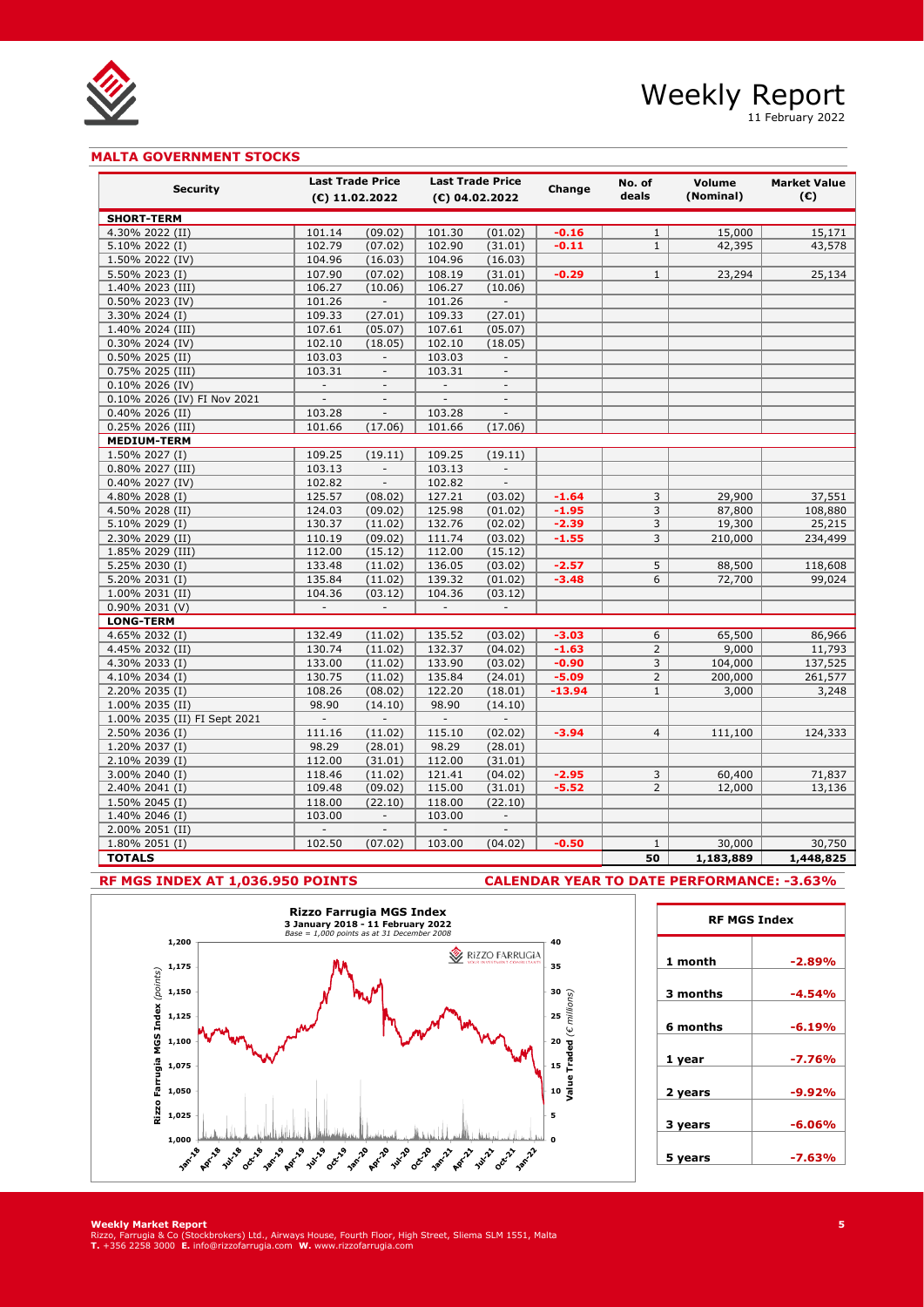

11 February 2022

# **CORPORATE BONDS – OFFICIAL LIST**

| <b>Security</b>                                                                  | <b>Last Trade Price</b><br>$(E)$ 11.02.2022 |                    | <b>Last Trade Price</b><br>(€) 04.02.2022 |                    | Change          | No. of<br>deals | Volume<br>(Nominal) | <b>Market Value</b><br>(€) |
|----------------------------------------------------------------------------------|---------------------------------------------|--------------------|-------------------------------------------|--------------------|-----------------|-----------------|---------------------|----------------------------|
| 6.00% Pendergardens Dev plc 2022                                                 | 100.00                                      | (09.02)            | 100.00                                    | (17.01)            | N/C             | $\mathbf{1}$    | 5,000               | 5,000                      |
| 6.00% MedservRegis plc 2020-23                                                   | 101.98                                      | (02.02)            | 101.98                                    | (02.02)            |                 |                 |                     |                            |
| 5.00% MIH plc 2022                                                               | 98.50                                       | (21.01)            | 98.50                                     | (21.01)            |                 |                 |                     |                            |
| 3.65% Gap Group plc Secured 2022                                                 | 98.00                                       | (11.02)            | 98.00                                     | (14.01)            | N/C             | $\mathbf{1}$    | 2,000               | 1,960                      |
| 4.25% Gap Group plc Secured 2023                                                 | 101.25                                      | (04.02)            | 101.25                                    | (04.02)            |                 |                 |                     |                            |
| 5.50% MIH plc 2023                                                               | 100.00                                      | (28.01)            | 100.00                                    | (28.01)            |                 |                 |                     |                            |
| 5.80% IHI plc 2023                                                               | 101.50                                      | (04.02)            | 101.50                                    | (04.02)            |                 |                 |                     |                            |
| 5.30% United Finance plc 2023                                                    | 100.60                                      | (25.01)            | 100.60                                    | (25.01)            |                 |                 |                     |                            |
| 6.00% IHI plc 2024                                                               | 102.00                                      | (01.02)            | 102.00                                    | (01.02)            |                 |                 |                     |                            |
| 6.00% AX Investments plc 2024                                                    | 102.50                                      | (04.02)            | 102.50                                    | (04.02)            |                 |                 |                     |                            |
| 5.30% Mariner Finance plc 2024                                                   | 103.20                                      | (03.02)            | 103.20                                    | (03.02)            |                 |                 |                     |                            |
| 5.00% Tumas Investments plc 2024                                                 | 102.05                                      | (11.02)            | 102.00                                    | (31.01)            | 0.05            | $\overline{2}$  | 1,900               | 1,937                      |
| 5.00% Hal Mann Vella Group plc 2024<br>5.10% 1923 Investments plc 2024           | 102.80<br>102.50                            | (09.02)<br>(09.02) | 105.00<br>100.02                          | (03.02)            | $-2.20$<br>2.48 | 3<br>6          | 25,000<br>85,000    | 25,748<br>86,747           |
| 4.40% Von der Heyden Group Finance plc 2024                                      | 100.00                                      | (09.02)            | 100.00                                    | (02.02)<br>(04.02) | N/C             | $\mathbf{1}$    | 4,000               | 4,000                      |
| 4.25% Best Deal Properties Holding plc 2024                                      | 104.00                                      | (07.02)            | 104.00                                    | (03.02)            | N/C             | 3               | 74,300              | 77,272                     |
| 3.70% Gap Group plc Secured 2023-25                                              | 101.00                                      | (01.02)            | 101.00                                    | (01.02)            |                 |                 |                     |                            |
| 4.50% Izola Bank plc 2025                                                        | 102.50                                      | (17.01)            | 102.50                                    | (17.01)            |                 |                 |                     |                            |
| 5.75% IHI plc 2025                                                               | 100.07                                      | (02.02)            | 100.07                                    | (02.02)            |                 |                 |                     |                            |
| 5.10% 6PM Holdings plc 2025                                                      | 102.50                                      | (19.01)            | 102.50                                    | (19.01)            |                 |                 |                     |                            |
| 4.50% Hili Properties plc 2025                                                   | 102.55                                      | (21.01)            | 102.55                                    | (21.01)            |                 |                 |                     |                            |
| 5.25% CBC plc 2025 S2T1                                                          | 102.50                                      | (04.02)            | 102.50                                    | (04.02)            |                 |                 |                     |                            |
| 5.90% Together Gaming Solutions plc 2024-26                                      | 100.01                                      | (11.02)            | 100.01                                    | (02.02)            | N/C             | $\mathbf{1}$    | 5,000               | 5,001                      |
| 4.50% MedservRegis plc 2026                                                      | 96.50                                       | (20.01)            | 96.50                                     | (20.01)            |                 |                 |                     |                            |
| 4.35% Hudson Malta plc Unsecured 2026                                            | 101.30                                      | (25.01)            | 101.30                                    | (25.01)            |                 |                 |                     |                            |
| 4.00% Shoreline Mall plc 2026                                                    | 100.00                                      | (03.02)            | 100.00                                    | (03.02)            |                 |                 |                     |                            |
| 5.75% MedservRegis plc USD 2026                                                  | 95.00                                       | (08.02)            | 95.00                                     | (18.01)            | N/C             | 3               | 96,000              | 79,658                     |
| 4.25% Corinthia Finance plc 2026                                                 | 100.81                                      | (24.01)            | 100.81                                    | (24.01)            |                 |                 |                     |                            |
| 4.00% MIDI plc 2026                                                              | 101.00                                      | (04.02)            | 101.00                                    | (04.02)            |                 |                 |                     |                            |
| 4.00% IHI plc Secured 2026                                                       | 101.99                                      | (11.02)            | 100.50                                    | (04.02)            | 1.49<br>N/C     | 9<br>6          | 36,100              | 36,466<br>40,250           |
| 4.00% IHI plc Unsecured 2026<br>4.00% Merkanti Holding plc 2026                  | 100.00<br>101.95                            | (11.02)<br>(09.02) | 100.00<br>100.01                          | (04.02)<br>(04.02) | 1.94            | 3               | 40,000<br>15,000    | 15,079                     |
| 3.90% Plaza Centres plc 2026                                                     | 104.50                                      | (10.11)            | 104.50                                    | (10.11)            |                 |                 |                     |                            |
| 5.00% Dizz Finance plc 2026                                                      | 100.00                                      | (11.02)            | 100.00                                    | (04.02)            | N/C             | $\mathbf{1}$    | 1,000               | 1,000                      |
| 4.80% Mediterranean Maritime Hub plc 2026                                        | 102.00                                      | (09.02)            | 102.00                                    | (04.02)            | N/C             | $\overline{4}$  | 18,000              | 18,230                     |
| 3.75% Premier Capital plc 2026                                                   | 102.10                                      | (09.02)            | 102.10                                    | (03.02)            | N/C             | 9               | 89,300              | 91,228                     |
| 3.25% AX Group plc 2026                                                          | 100.00                                      | (11.02)            | 100.00                                    | (31.01)            | N/C             | $\overline{2}$  | 15,000              | 15,000                     |
| 3.90% Gap Group plc Secured 2024-26                                              | 101.25                                      | (08.02)            | 101.60                                    | (28.01)            | $-0.35$         | $\overline{4}$  | 50,000              | 50,625                     |
| 4.35% SD Finance plc 2027                                                        | 100.70                                      | (09.02)            | 100.50                                    | (04.02)            | 0.20            | 8               | 112,700             | 113,387                    |
| 4.00% Eden Finance plc 2027                                                      | 101.60                                      | (09.02)            | 100.25                                    | (02.02)            | 1.35            | $\overline{2}$  | 2,500               | 2,540                      |
| 3.75% Tumas Investments plc 2027                                                 | 101.50                                      | (01.02)            | 101.50                                    | (01.02)            |                 |                 |                     |                            |
| 4.40% CBC plc 2027 S1T1                                                          | 101.20                                      | (28.01)            | 101.20                                    | (28.01)            |                 |                 |                     |                            |
| 4.50% Grand Harbour Marina plc 2027                                              | 102.23                                      | (20.01)            | 102.23                                    | (20.01)            |                 |                 |                     |                            |
| 3.50% Simonds Farsons Cisk plc 2027                                              | 104.00                                      | (09.02)            | 103.00                                    | (04.02)            | 1.00            | 3               | 22,300              | 23,053                     |
| 5.00% MeDirect Bank plc EUR 2022-2027                                            | 103.50                                      | (05.01)            | 103.50                                    | (05.01)            |                 |                 |                     |                            |
| 5.00% MeDirect Bank plc GBP 2022-2027<br>3.75% Mercury Projects Finance plc 2027 | 100.00<br>101.00                            | $\sim$             | 100.00                                    | ÷,<br>(02.02)      | 0.50            | $\mathbf{1}$    |                     |                            |
| 4.00% Stivala Group Finance plc Secured 2027                                     | 102.00                                      | (07.02)<br>(08.02) | 100.50<br>103.50                          | (02.02)            | $-1.50$         | $1\,$           | 6,000<br>20,000     | 6,060<br>20,400            |
| 3.65% Stivala Group Finance plc Secured 2029                                     | 101.00                                      | (08.02)            | 101.00                                    | (03.02)            | N/C             | $\mathbf{1}$    | 5,000               | 5,050                      |
| 3.75% Bortex Group Finance plc 2027                                              | 101.50                                      | (26.01)            | 101.50                                    | (26.01)            |                 |                 |                     |                            |
| 3.75% Virtu Finance plc 2027                                                     | 102.01                                      | (27.01)            | 102.01                                    | (27.01)            |                 |                 |                     |                            |
| 3.85% Hili Finance Company plc 2028                                              | 101.25                                      | (04.02)            | 101.25                                    | (04.02)            |                 |                 |                     |                            |
| 4.00% Exalco Finance plc Secured 2028                                            | 103.00                                      | (21.01)            | 103.00                                    | (21.01)            |                 |                 |                     |                            |
| 4.85% Melite Finance plc Secured 2028                                            | 80.00                                       | (22.06)            | 80.00                                     | (22.06)            |                 |                 |                     |                            |
| 4.15% Phoenicia Fin. Co. plc 2023-28                                             | 100.00                                      | (09.02)            | 100.00                                    | (04.02)            | N/C             | 3               | 10,100              | 10,100                     |
| 4.50% Endo Finance plc 2029                                                      | 99.00                                       | (03.02)            | 99.00                                     | (03.02)            |                 |                 |                     |                            |
| 4.00% SP Finance plc 2029                                                        | 100.01                                      | (07.02)            | 101.50                                    | (04.02)            | $-1.49$         | $\overline{2}$  | 10,000              | 10,016                     |
| 3.75% TUM Finance plc 2029                                                       | 100.23                                      | (04.02)            | 100.23                                    | (04.02)            |                 |                 |                     |                            |
| 3.80% Hili Finance Company plc 2029                                              | 99.00                                       | (11.02)            | 100.00                                    | (04.02)            | $-1.00$         | 6               | 29,900              | 29,724                     |
| 3.75% AX Group plc 2029                                                          | 100.10                                      | (04.02)            | 100.10                                    | (04.02)            |                 |                 |                     |                            |
| 4.00% MeDirect Bank plc EUR 2024-29                                              | 102.75                                      | (21.01)            | 102.75                                    | (21.01)            |                 |                 |                     |                            |
| 4.00% MeDirect Bank plc GDP 2024-29                                              | 100.00                                      | (23.07)            | 100.00                                    | (23.07)            |                 |                 |                     |                            |
| 3.50% BOV plc 2030 S1T1                                                          | 104.70                                      | (17.01)            | 104.70                                    | (17.01)            |                 | $\overline{4}$  |                     | 103,419                    |
| 3.50% BOV plc 2030 S2T1<br>3.75% BOV plc 2026-31                                 | 103.50<br>102.00                            | (07.02)<br>(09.02) | 101.75<br>103.50                          | (04.02)<br>(18.01) | 1.75<br>$-1.50$ | $\mathbf{1}$    | 100,000<br>25,000   | 25,500                     |
| 4.00% Cablenet Comm. Systems plc 2030                                            | 101.00                                      | (11.02)            | 100.37                                    | (04.02)            | 0.63            | $\mathbf{1}$    | 10,000              | 10,100                     |
| 3.25% APS Bank plc 2025-30                                                       | 102.40                                      | (09.02)            | 102.50                                    | (20.12)            | $-0.10$         | $\mathbf{1}$    | 25,000              | 25,600                     |
| 4.25% Mercury Projects Finance plc 2031                                          | 100.01                                      | (10.01)            | 100.01                                    | (10.01)            |                 |                 |                     |                            |